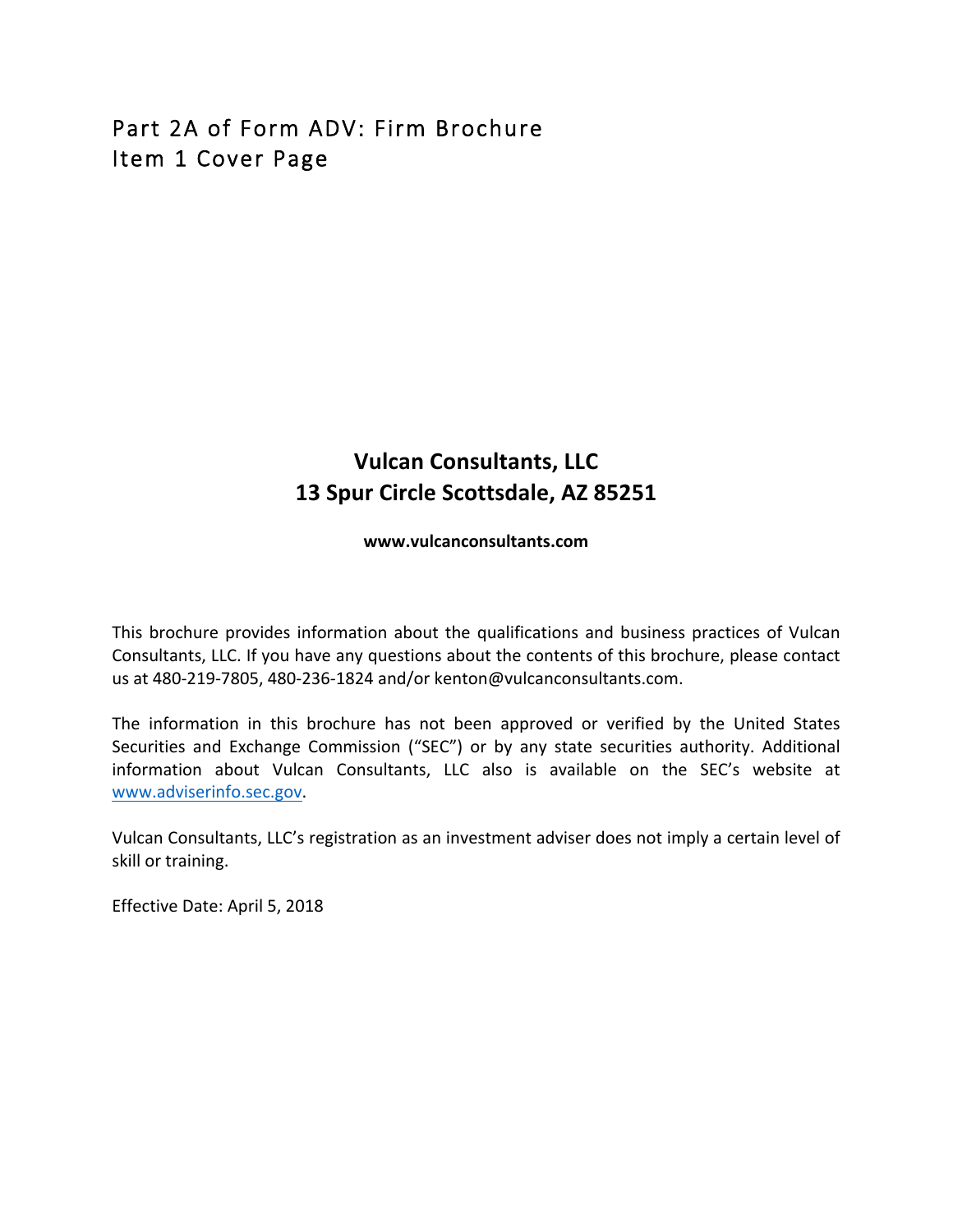# Item 2 Material Changes

Last Annual Update: N/A

## **Summary of Material Changes**

This section will be updated as required in the event any material changes are made to the Vulcan Consultants, LLC Firm Brochure (the "Brochure"):

• Vulcan Consultants, LLC is a new investment advisory firm, so there are no material changes to report at this time.

### **Delivery Requirements**

We will provide a summary of any material changes to this Brochure to our clients at least annually, within 120 days of our fiscal year end. Furthermore, we will provide our clients with other interim disclosures about material changes as necessary.

A complete copy of our current Form ADV Part 2A and/or 2B may be requested free of charge by contacting us by telephone at 480-219-7805, 480-236-1824 or by email at Kenton@vulcanconsultants.com.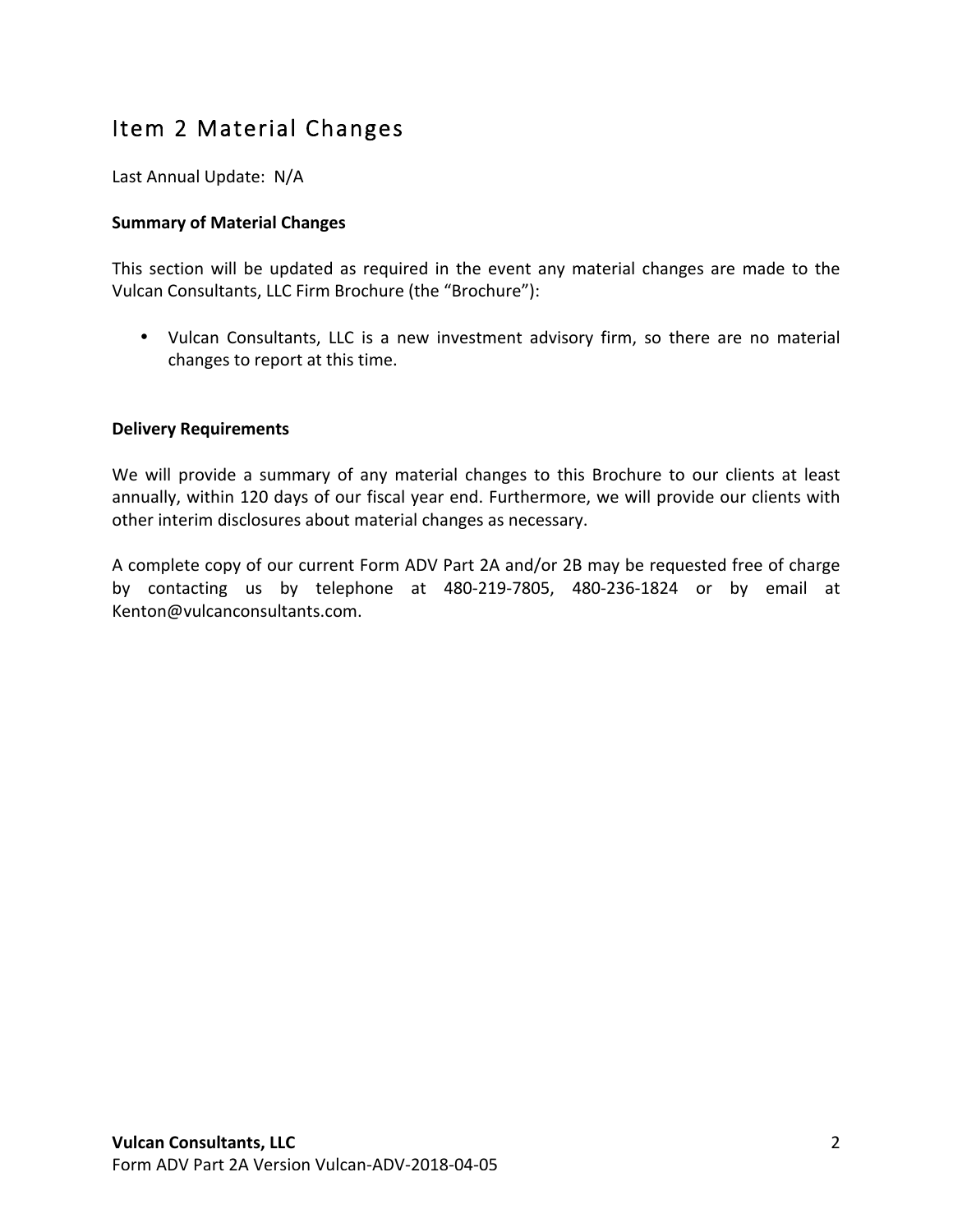# Item 3 Table of Contents

| ITEM 8 METHODS OF ANALYSIS, INVESTMENT STRATEGIES AND RISK OF LOSS  8                 |
|---------------------------------------------------------------------------------------|
|                                                                                       |
|                                                                                       |
| ITEM 11 CODE OF ETHICS, PARTICIPATION OR INTEREST IN CLIENT TRANSACTIONS AND PERSONAL |
|                                                                                       |
|                                                                                       |
|                                                                                       |
|                                                                                       |
|                                                                                       |
|                                                                                       |
|                                                                                       |
|                                                                                       |
|                                                                                       |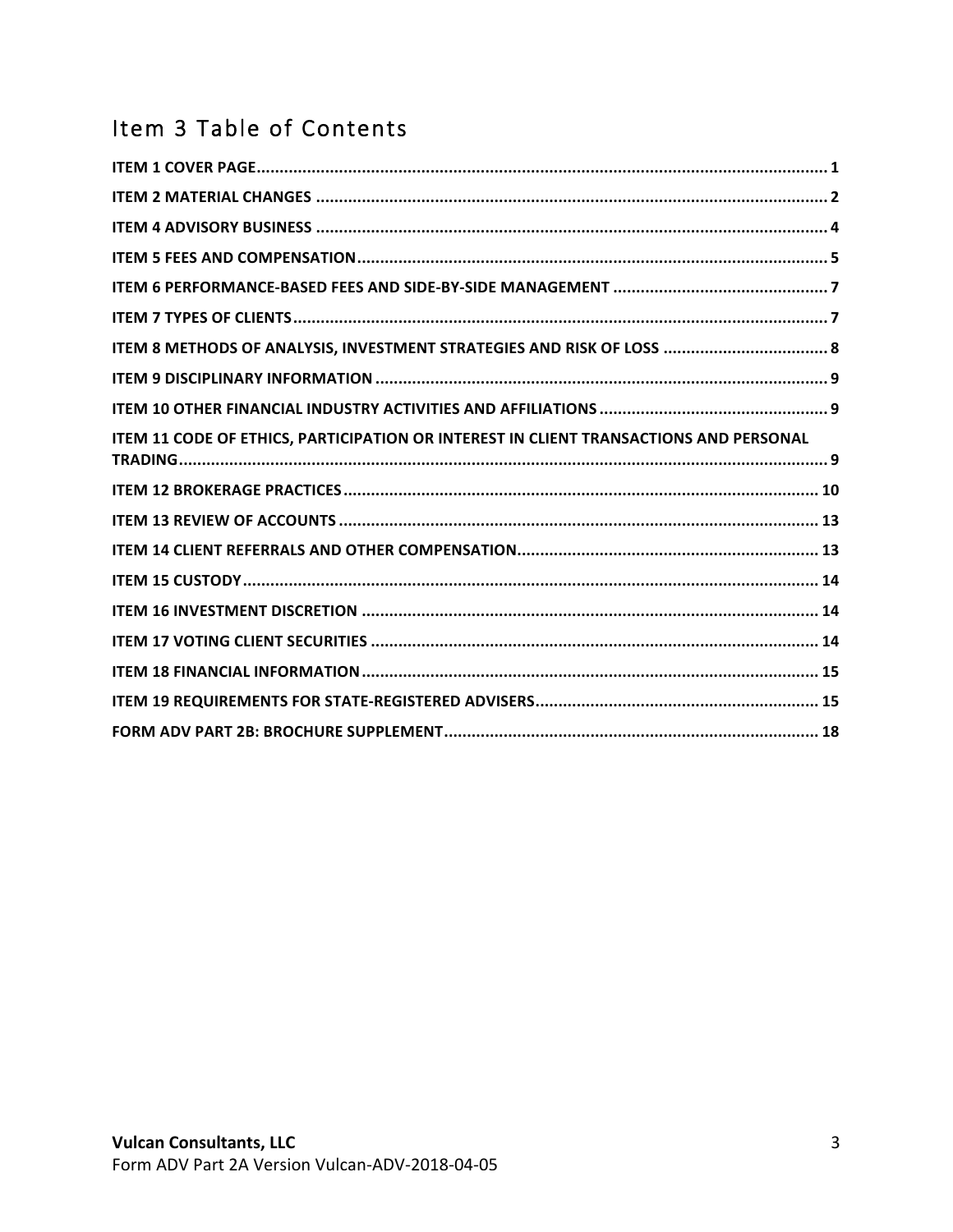## Item 4 Advisory Business

#### **FIRM DESCRIPTION**

Vulcan Consultants, LLC (hereinafter referred to as "Vulcan", "we", "us", or "our firm") is a Arizona limited liability company with its principal office located in Scottsdale, Arizona and has been in business as a registered investment adviser since 2018. The principal owner of the firm is Kenton Vern McCarthy.

As a registered investment adviser, we are a fiduciary to you, our client, meaning we have a fundamental obligation to act and provide investment advice that is in your best interest. Should any material conflicts of interest exist that might affect the impartiality of our investment advice, they will be disclosed to you in this Brochure. We urge you to review this Brochure carefully and consider our qualifications, business practices and the nature of our advisory services before becoming our client.

Vulcan is a newly established investment adviser with no assets under management. Clients may request more current information at any time by contacting our firm.

#### **ADVISORY PROGRAMS**

Vulcan provides investment management services to our clients. In connection with our investment management services, Vulcan provides advice with respect to government securities. Our advice is generally limited to these types of investments, but we reserve the right to advise or not advise our clients on certain investments should we deem it appropriate based on their particular circumstances.

Vulcan's advisory services are tailored to the needs of our clients based on their individual investment objectives, risk tolerance, cash or income needs, and any investment restrictions. Although Vulcan seeks to accommodate any reasonable investment restrictions or guidelines set by our clients, we may decline to accommodate certain investment restrictions that are incompatible with our firms' investment philosophy or that may have an adverse effect on our ability to manage your account.

Our advisory services are offered through certain individuals who have registered with Vulcan as its investment adviser representatives ("advisors"). Clients should refer to such advisor's Form ADV Part 2B (the "Brochure Supplement") for more information about their qualifications.

Vulcan enters into formal written agreements with our clients setting forth the terms and conditions under which we will provide our advisory services (the "Engagement Agreement"). The Engagement Agreement sets forth the scope of the services to be provided and the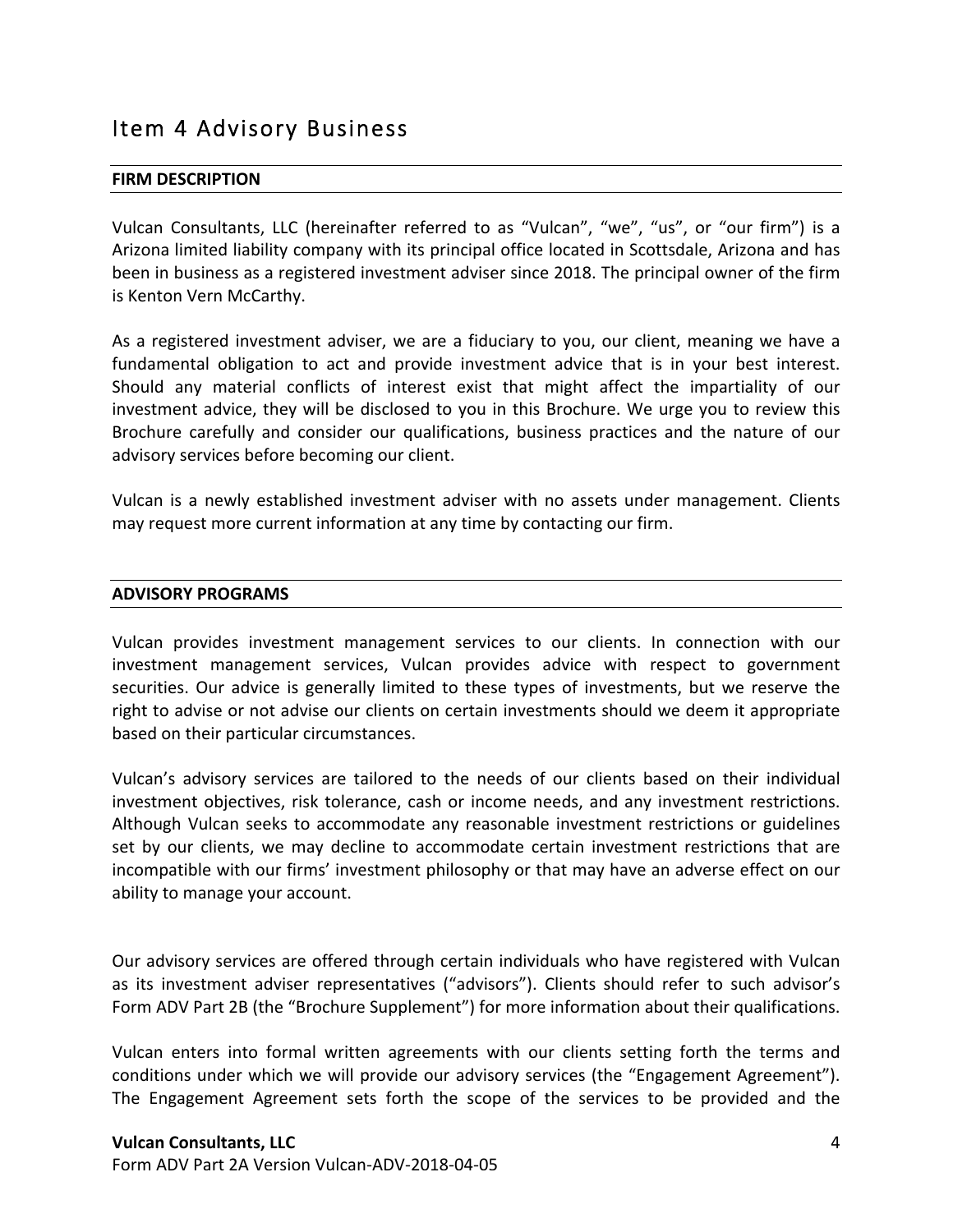compensation we receive from the client for such services. The Engagement Agreement may be terminated by either party in writing at any time by giving thirty (30) days signed written notice to the other party.

Our advisors may offer all or any combination of the advisory services described below to our clients:

**Investment Management.** Vulcan provides investment management services where client portfolios are managed according to the client's stated investment goals and objectives. Working closely with an advisor, clients will establish realistic and measurable investment goals and objectives to meet those goals will be defined. An advisor will recommend that clients allocate their investment portfolio among various asset classes, then once the appropriate asset allocation has been determined, the portfolio will be monitored and rebalanced on an ongoing basis as changes in market conditions and client circumstances occur. As part of these investment management services, we have an ongoing responsibility to select and make recommendations to our clients as to specific securities or other investments that may be purchased or sold for a client's portfolio.

Vulcan generally exercises discretionary authority over client investments where we manage the client's account(s) without client consultation after the initial establishment of the client's investment objectives and appropriate asset allocation. Vulcan receives discretionary authority from our clients through our Engagement Agreement at the outset of our advisory relationship. We generally do not manage accounts on a non-discretionary basis. We may, however, from time to time make an exception upon client request.

**Wrap Fee Programs.** Vulcan does not participate in any wrap fee programs.

**Important Note:** It is the client's responsibility to ensure that Vulcan is promptly notified if there are ever any significant changes to their financial situation, goals, objectives or needs so we can review our previous recommendations and make any necessary adjustments.

## Item 5 Fees and Compensation

## **ADVISORY FEES**

The following information describes how Vulcan is compensated for the advisory services we provide to our clients. The specific manner in which fees are charged and the compensation we receive may differ between clients depending upon the individual Engagement Agreement with each client. Vulcan reserves the right to negotiate our compensation with clients depending on the scope of our advisory relationship, and we may charge higher or lower fees than are available from other firms for comparable services. Vulcan has the general discretion to waive all or a portion of our fees, but typically only exercises this discretion for our employees.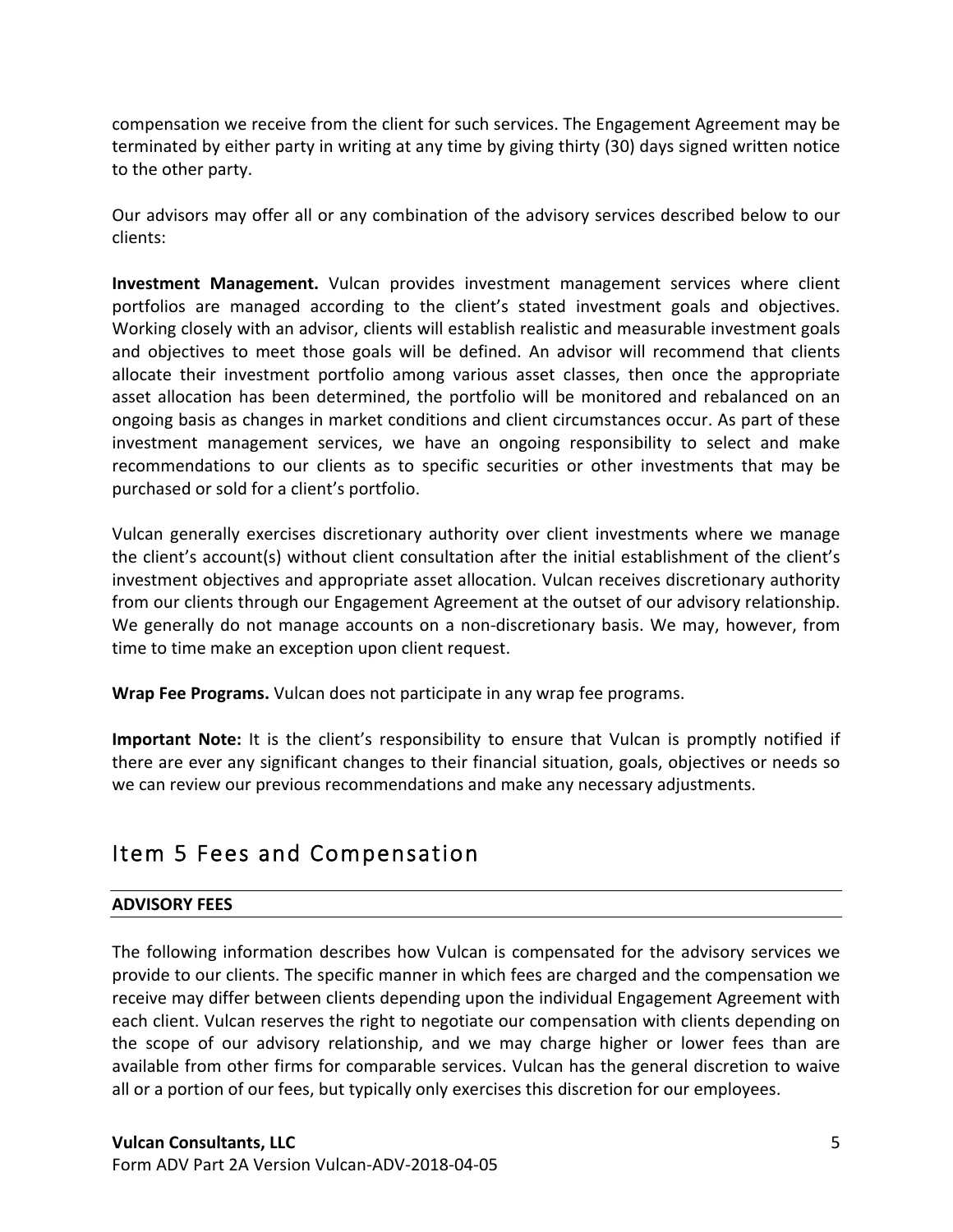**Investment Management Fees.** In consideration for providing investment management services and pursuant to the Engagement Agreement with the client, Vulcan charges an annual asset-based fee ranging from .15% to 1% based on the client's assets under management ("AUM") as valued by the custodian. Fees are negotiated with each client based on a variety of factors, such as the amount of assets being managed, future deposits to the accounts under our management, the level and type of services provided and/or the nature of the relationship with the client.

Vulcan generally bills our fees on a quarterly basis in advance. Clients must authorize the deduction of our fees from their managed accounts by the qualified custodian and choose the method by which our fees will be calculated. Clients may elect to have our advisory fees calculated by our firm or Custodian and deducted from their accounts. The Client may make this election when applying for their account at Custodian. Note, Clients are able to opt in or out of the aforementioned election at any point during the lifetime of their account with Custodian. All fees will be supported by an invoice to the client itemizing the fee.

**Additional Fees and Expenses.** Clients will incur transaction charges and/or brokerage fees when purchasing or selling securities. These charges and fees are typically imposed by the broker-dealer or qualified custodian through which account transactions are executed. For more information on our brokerage practices, please refer to Item 12 (Brokerage Practices) of this Brochure.

The fees that clients pay to our firm for investment advisory services are separate and distinct from the fees and expenses charged by mutual funds and/or exchange traded funds (described in each fund's prospectus) to their shareholders. The fees charged directly by mutual funds and exchange traded funds will typically include a management fee and other fund expenses.

To fully understand the total costs associated with their investment portfolio, clients should review all the fees charged by mutual funds, exchange traded funds, our firm and others.

**Termination.** The Engagement Agreement with our clients may be terminated by either party at any time upon thirty (30) days written notice. Upon termination of our status as the client's investment adviser, Vulcan will not take any further action with respect to the client's account(s) unless specifically notified by the client in writing. Clients will be responsible for instructing their custodian and monitoring their account for the final disposition of assets.

**Refunds.** Fees paid in advance are considered earned and non-refundable up to the effective date of the termination of Engagement Agreement. Upon receipt of a proper notice of termination from the client, as described in the Engagement Agreement, we will calculate a pro-rata refund for the unearned portion (if any) of the fee.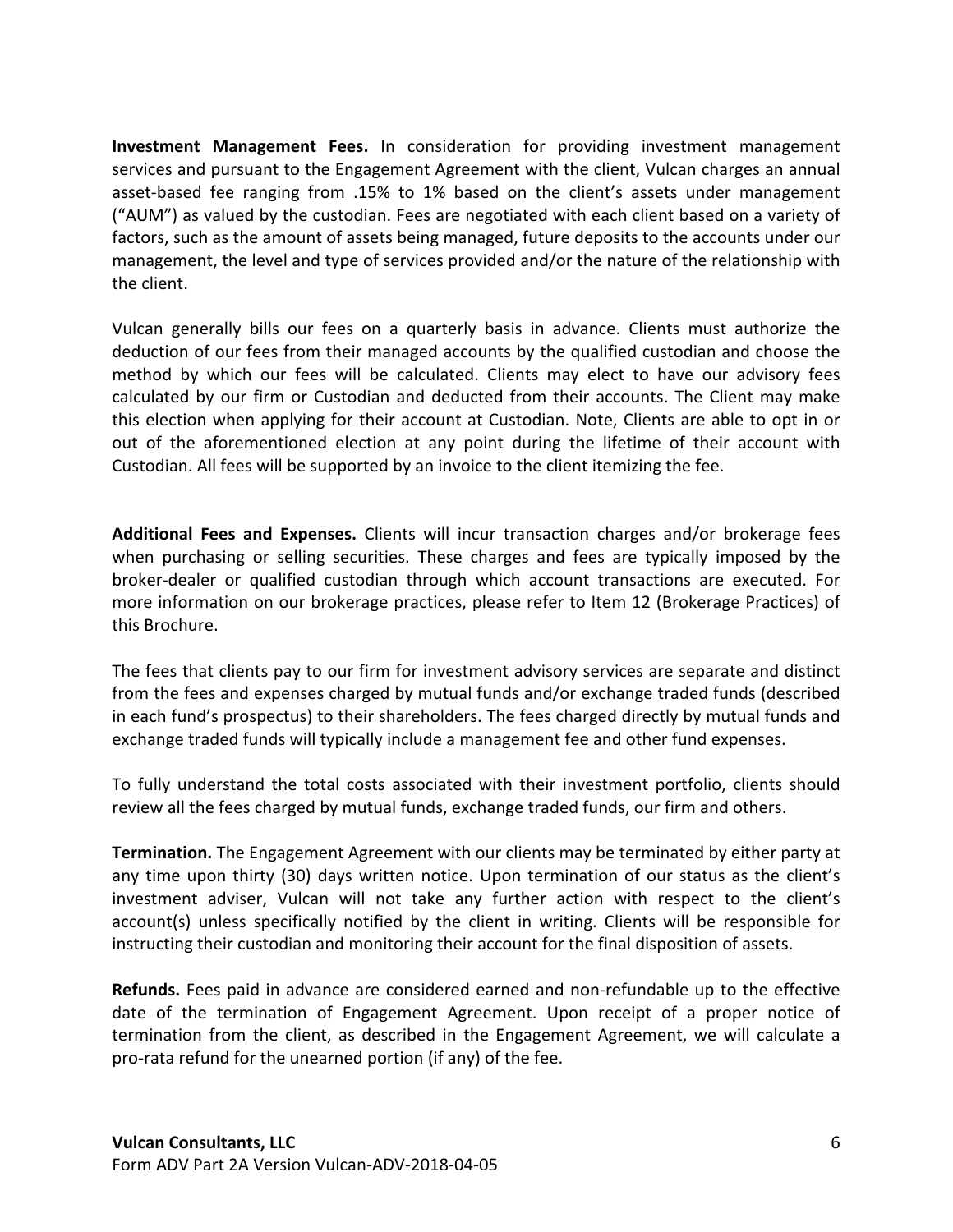**Brokerage Commissions.** Vulcan does not receive brokerage commissions from the sale of securities or other investment products. Our compensation for recommending securities and investment products is limited to the advisory fees described above.

**ERISA Accounts:** Vulcan is deemed to be a fiduciary to advisory clients that are employee benefit plans or individual retirement accounts (IRAs) pursuant to the Employee Retirement Income and Securities Act ("ERISA"), and regulations under the Internal Revenue Code of 1986 (the "Code"), respectively. As such, our firm is subject to specific duties and obligations under ERISA and the Internal Revenue Code that include among other things, restrictions concerning certain forms of compensation. To avoid engaging in prohibited transactions, Vulcan may only charge fees for investment advice about products for which our firm and/or our related persons do not receive any commissions or 12b-1 fees, or conversely, investment advice about products for which our firm and/or our related persons receive commissions or 12b-1 fees, however, only when such fees are used to offset Vulcan's advisory fees.

Any material conflicts of interest between clients and Vulcan or our employees are disclosed in this Brochure. If at any time, additional material conflicts of interest develop, Vulcan will provide our clients with written notification of those material conflicts of interest or an updated Brochure.

# Item 6 Performance-Based Fees and Side-By-Side Management

### **PERFORMANCE BASED FEES**

Vulcan does not charge our clients fees based on a share of capital gains on or capital appreciation of the assets in their accounts.

## Item 7 Types of Clients

### **TYPES OF CLIENTS**

Vulcan offers investment advisory services to primarily municipal entities. Client relationships may vary in scope and length of service.

### **ACCOUNT REQUIREMENTS**

Vulcan generally requires a minimum account balance of \$5,000,000 for our investment management services. However, Vulcan in its sole discretion may waive or lower our minimum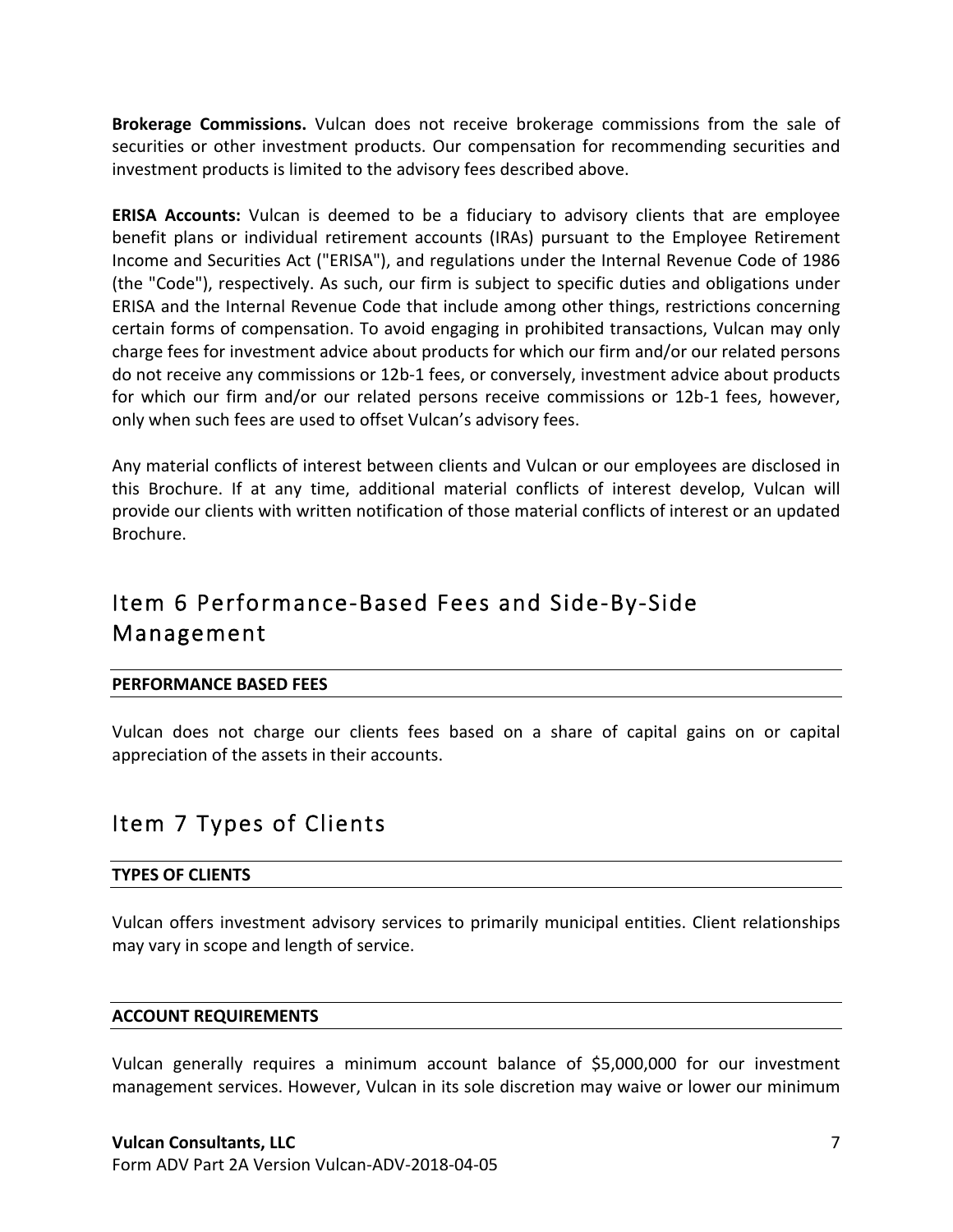account balance requirement based on various criteria (i.e., anticipated future additional assets to be managed, related accounts, account composition, negotiations with the client, etc.).

# Item 8 Methods of Analysis, Investment Strategies and Risk of Loss

### **METHODS OF ANALYSIS**

Vulcan primarily employs fundamental analysis methods in developing investment strategies for our clients. Fundamental analysis used by the firm includes consideration of various factors influencing the market's interpretation of the prospects of a given security. Our main sources of information include financial newspapers and magazines, research materials prepared by others, corporate rating services, timing services, annual reports, prospectuses, filings with the SEC, and company press releases.

Our methods rely on the assumption that the companies whose securities we purchase and sell, the rating agencies that review these securities, and other publicly-available sources of information about these securities, are providing accurate and unbiased data. While we are alert to indications that data may be incorrect, there is always a risk that our analysis may be compromised by inaccurate or misleading information.

#### **INVESTMENT STRATEGIES**

Strategies may include long-term purchases and/or short-term purchases. Strategies may include both long and short position purchases comprised of government back securities to help municipal entities manage their cash exposure. Our firm strives to build portfolios that are flexible and diversified to control the risk associated with the capital markets. Capital is allocated actively and involve frequent trading to adapt to changing market conditions and capitalize on those opportunities, but in periods where it is difficult to identify attractive opportunities cash levels may increase.

The investment strategy for a specific client is based upon the objectives stated by the client during our initial consultations. The client may change these objectives at any time. Risk management is integrated into our process through the use of appropriate risk levels on each position. The value of securities used in our strategies may go up or down in response to factors not within our control, including but not limited to the status of an individual company underlying a security, or the general economic climate. When investing client portfolios, we seek to maintain discipline and objectivity by focusing on the client's financial goals and objectives and avoiding trading on short term uncertainties such as position specific news events.

#### **RISK OF LOSS**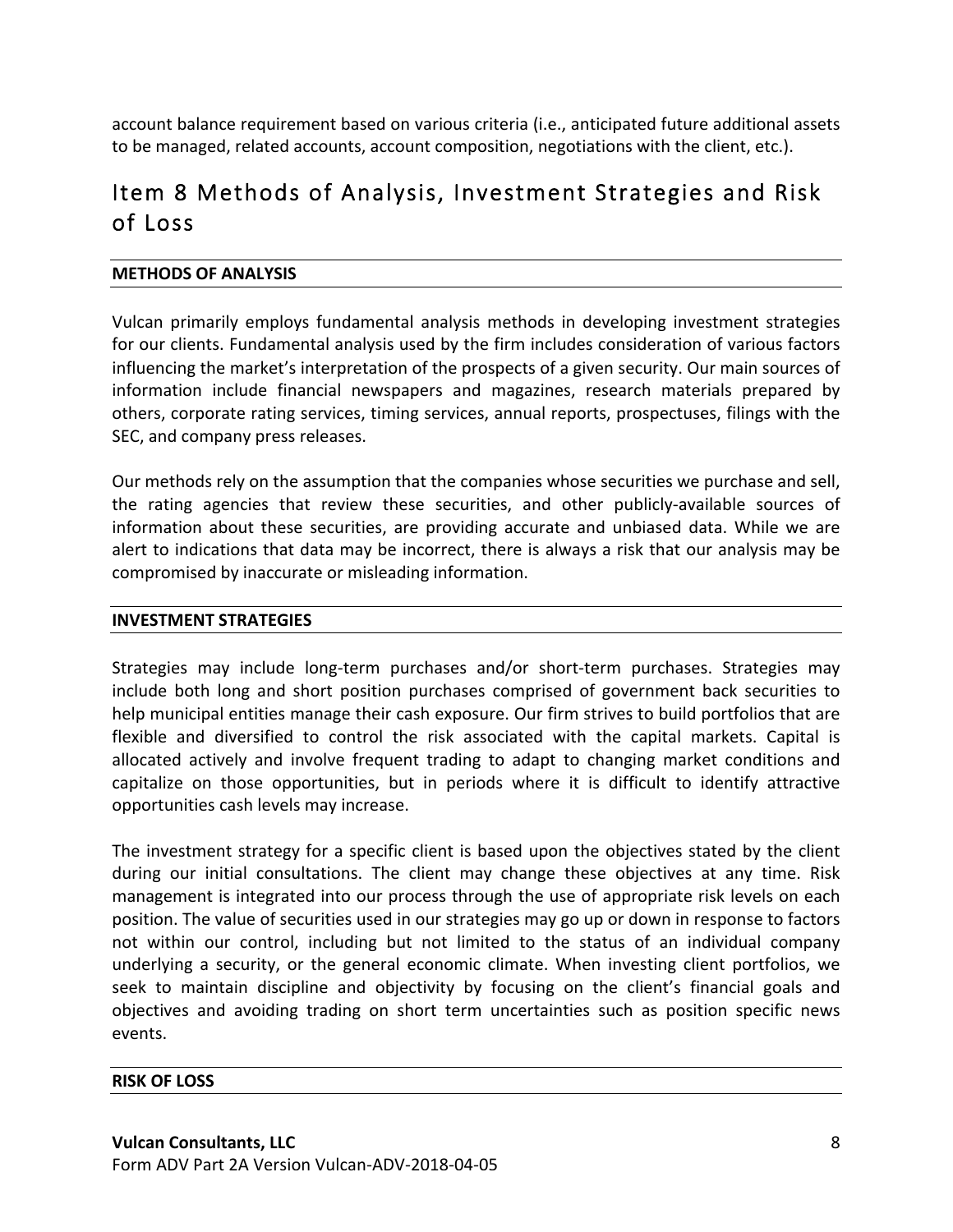Any investment carries a certain degree of risk, including a possible loss of principal that clients should be prepared to bear. The value of securities used in all of our strategies may go up or down in response to factors not within our control, such as but not limited to the status of an individual company underlying a security, or the general economic climate. There is no guarantee that any of the investment strategies that our firm employs will outperform the investment strategies used by other firms. Past performance is no guarantee of future results.

*Investors should be aware their investment is not quaranteed and understand that there is a* risk of loss of value in their investment.

# Item 9 Disciplinary Information

## **REQUIRED DISCLOSURES**

No disciplinary information to report.

## Item 10 Other Financial Industry Activities and Affiliations

### **OUTSIDE BUSINESS ACTIVITIES**

Neither Vulcan nor any of its employees are registered, or have an application pending to register, as a broker-dealer or registered representative of a broker dealer, futures commission merchant, commodity pool operator, a commodity trading advisor, or an associated person of the foregoing entities.

### **AFFILITIATED ENTITIES**

Vulcan does not have any relationships or arrangements with affiliated entities that create a material conflict of interest for our clients.

### **OTHER INVESTMENT ADVISERS**

Vulcan does not have any business relationships with other investment advisers that create a material conflict of interest for our clients.

# Item 11 Code of Ethics, Participation or Interest in Client Transactions and Personal Trading

### **CODE OF ETHICS**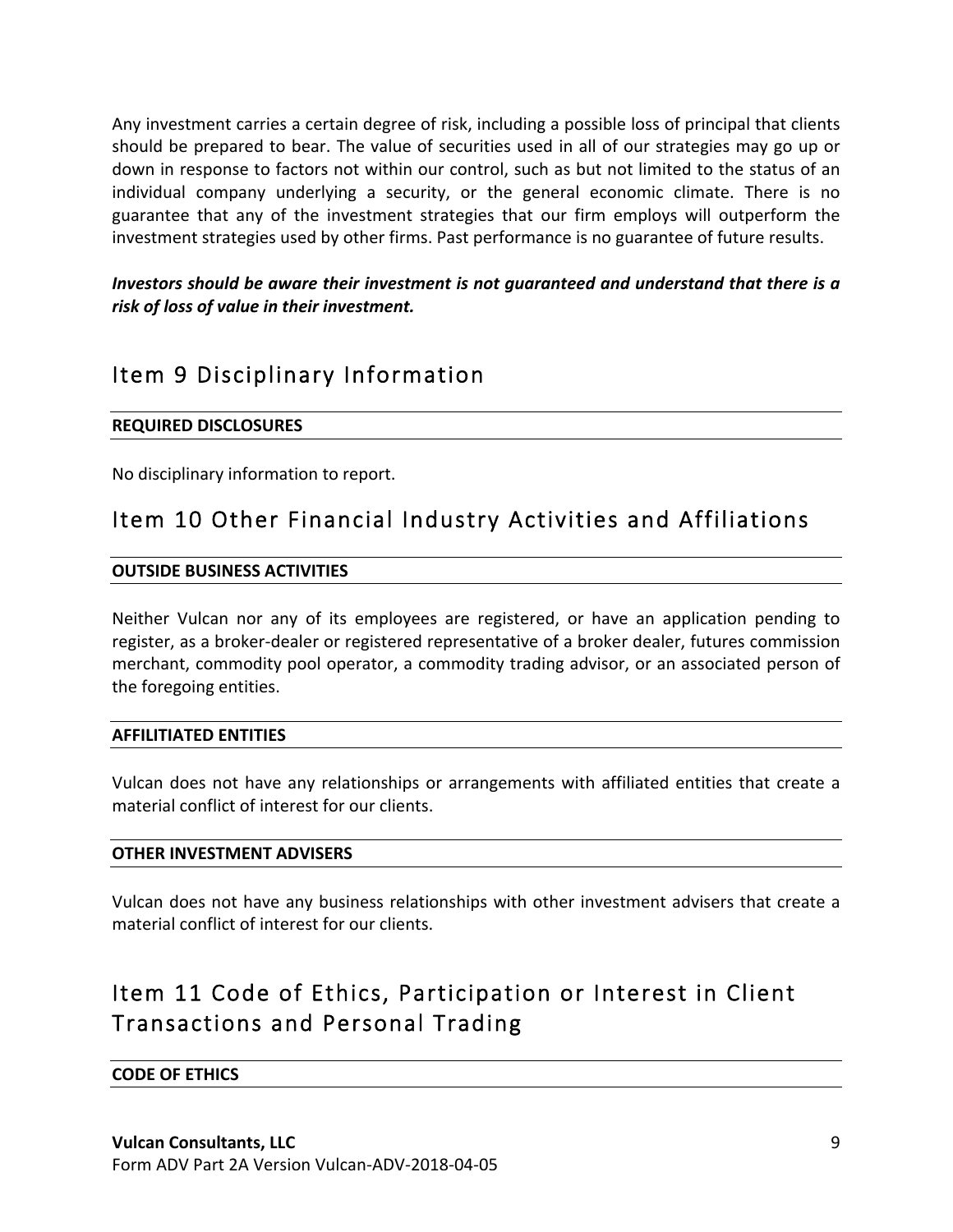Vulcan has adopted a Code of Ethics (the "Code") that sets forth a standard of business conduct for our firm and all our associated persons. The purpose of the Code is to set out ideals for integrity, objectivity, competence, fairness, confidentiality, professionalism and diligence for our firm and our associated persons to espouse in the interest of our clients and investor protection. The Code includes provisions relating to the confidentiality of client information, a prohibition on insider trading, restrictions on the acceptance of significant gifts and the reporting of certain gifts and business entertainment items, and personal securities trading procedures, among other things. All employees of Vulcan are required to handle their personal securities transactions in such a manner as to avoid any actual or potential conflicts of interest or any abuse of position of trust and responsibility. Annually, we require all employees to certify that they have read, understand and will comply with the Code.

Clients and prospective clients may request a full copy of our firm's Code of Ethics by contacting our firm in writing at crm114@me.com or calling our firm at 480-219-7805.

### **PARTICIPATION OR INTEREST IN CLIENT TRANSACTIONS**

Vulcan and/or our advisors may invest in the same securities that are recommended to and/or purchased for our clients. Vulcan and/or our advisors do not recommend securities to our clients in which Vulcan and/or our advisors has a material financial interest. Vulcan has adopted procedures designed to assure that the personal securities transactions, activities and interests of Vulcan and/or our advisors will not interfere with our ability to make investment decisions in the best interest of our clients.

#### **PERSONAL TRADING**

Vulcan maintains and enforces written policies and procedures reasonably designed to prevent the misuse of material non-public information by our firm or any access persons of our firm with regards to their personal securities transactions. Personal trading activities are continually monitored to reasonably prevent conflicts of interest between our firm and our clients.

## Item 12 Brokerage Practices

### **SELECTION OF BROKER-DEALERS**

Securities transactions are generally executed through Royal Bank of Canada, LLC ("Custodian"), member FINRA/SIPC/NYSE. Custodian maintains custody of our clients' assets and effects securities transactions for our investment management clients' accounts. Vulcan is independently owned and operated, and is not affiliated with or a related person of Custodian.

Vulcan considers a number of factors prior to recommending a particular broker-dealer to our clients, including but not limited to, their familiarity with the securities to be sold or purchased,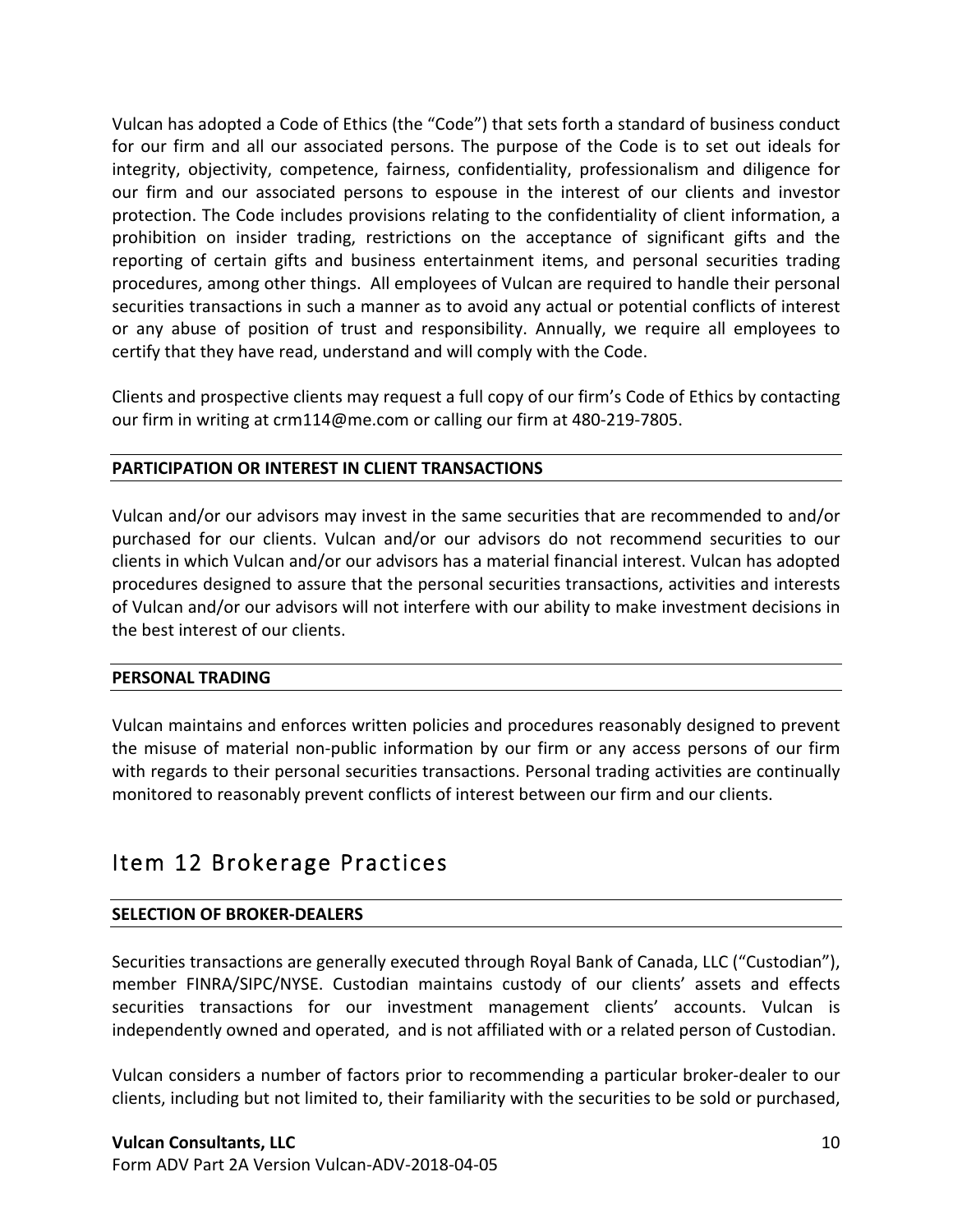their execution skills, order-flow capabilities, their commission rates or other fee schedules, their custodial services, their level of net capital (financial strength) and excess SIPC and other insurance coverage. The commissions charged by Custodian are competitive with similarly situated retail broker-dealers offering the same variety of securities to clients. Clients are advised, however, that they may be able to effect transactions in securities through other broker-dealers at lower commission rates, particularly with respect to securities listed on a national securities exchange or in the over-the-counter market.

**Research and Other Soft Dollar Benefits.** Custodian offers products or services other than execution that assist our firm in managing and administering client accounts. These may include software and other technology that provide access to client account data (such as trade confirmations and account statements), facilitate trade execution (and allocation of aggregated trade orders for multiple client accounts), facilitate payment of our fees from clients' accounts, and assist with back office functions, record keeping and client reporting. These services may be used to service all or a substantial number of client accounts, including accounts not maintained at Custodian.

Vulcan may also receive services from Custodian or its affiliates that are intended to help our firm manage and further develop our business. These services may include registration support through Greenwich Compliance, website design and technology support. Custodian also has arrangements with various product vendors, which enable our firm to purchase their products at a discount. These products may include such items as: client reporting and consolidated statement software; client communication software; client relationship management software; compliance assistance; and investment research.

Vulcan does not participate in any commission-sharing arrangements or receive soft dollar credits. While the benefits we receive from Custodian do not depend on the amount of brokerage transactions directed to Custodian, as a fiduciary we are required to disclose that there is an inherent conflict of interest when our firm recommends that clients maintain their assets at Custodian. These recommendations may be based in part on the benefits we receive from Custodian, such as the availability of the abovementioned products and services, and not solely on our clients' interest in receiving most favorable execution. Nonetheless, we seek to ensure that the securities transactions effected for our clients represent the best qualitative execution, not just the lowest possible cost.

Our firm routinely compares order execution disclosure information at Custodian to other broker-dealers to ensure that Custodian remains competitive in providing best execution for our clients' securities transactions. Although the brokerage commissions and/or transaction fees charged by Custodian may be higher or lower than those charged by other broker-dealers, in seeking best execution for our clients our firm strives to ensure that our clients pay brokerage commissions and/or transactions fees which we have determined, in good faith, to be reasonable in relation to the value of the brokerage and other services provided by Custodian.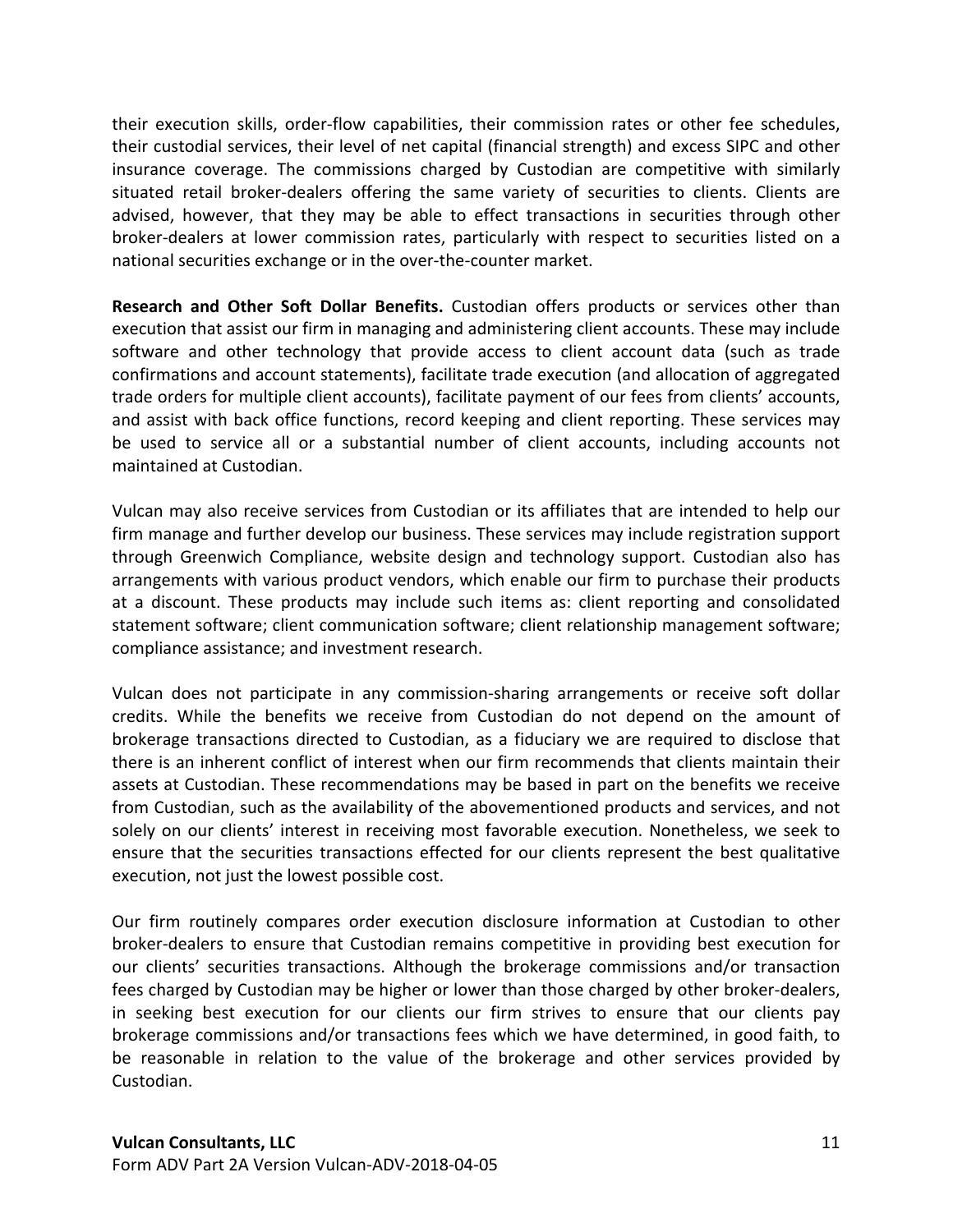**Brokerage for Client Referrals.** Vulcan does not consider broker-dealer or third party referrals in selecting or recommending broker-dealers to our clients as this would create a conflict of interest.

**Directed Brokerage.** While Vulcan generally recommends that clients direct transactions through certain broker-dealers, we do not have discretionary authority to determine the broker-dealer to be used for the purchase or sale of securities for client accounts or the commission rates paid to a broker-dealer for client securities transactions.

In rare cases, Vulcan may utilize other broker-dealers when requested by the client. Clients of Vulcan must be aware that if they direct us to use a particular broker-dealer that it may limit our ability to achieve best execution or limit their participation in block trading. As a result, clients may pay higher commissions, have higher transaction costs, or receive less favorable prices. In situations where the client directs us to effect their transactions through a particular broker-dealer, we require such directions to be in writing.

## **TRADE AGGREGATION**

Investment decisions deemed appropriate for one client may also be deemed appropriate for other clients so that the same security may be purchased or sold at or about the same time for more than one client. When this is the case our firm may, but is not obligated to, aggregate similar trades for multiple clients and execute the trade as a single block.

When transactions are so aggregated, the securities purchased or sold will be allocated in a fair and equitable manner. Our trade allocation procedures seek to allocate investment opportunities among our clients in the fairest possible way taking into account their best interests. These procedures ensure that allocations do not involve a practice of favoring or discriminating against any client or group of clients. Transactions are usually aggregated to seek a more advantageous net price and/or to obtain better execution for all clients. Nevertheless, there is no assurance that the aggregation of transactions will benefit all clients equally, and in some instances combined orders could adversely affect the price or volume of a security. Also, it is possible that we may not aggregate trades in circumstances where it would be beneficial to do so.

### **TRADE ERRORS**

From time to time, our firm may make a trade error when servicing a client's account. When this occurs, we will correct the trade as soon as we discover the error. Trading errors will be corrected at no cost to clients. In most cases, we will correct trade errors via our executing broker-dealer's trade error desk. If there is a cost associated with this correction, such cost is borne by Vulcan and not the client. Note that we do not credit accounts for market losses unrelated to our error.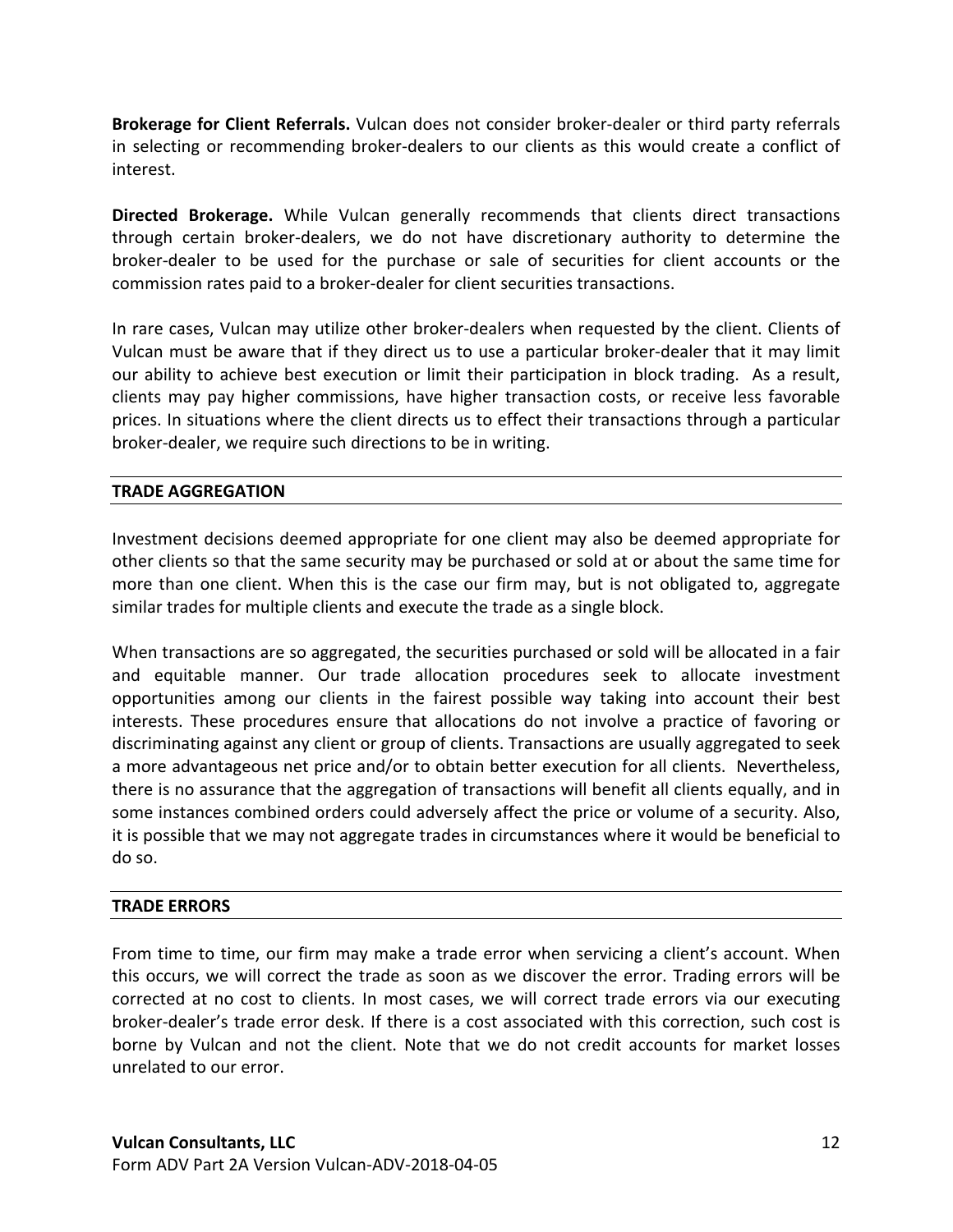## Item 13 Review of Accounts

#### **ACCOUNT REVIEWS**

Vulcan conducts account reviews on at least a weekly basis for clients subscribed to our investment management services. Additional reviews may be triggered by changes in the investment objectives or guidelines for a particular client or specific arrangements with the client. 

Formal client review meetings are generally conducted on a regular basis at intervals mutually agreed upon by the advisor and the client, but no less than annually. During these reviews, any changes in the client's investment objectives are discussed so we can review our previous recommendations and make any necessary adjustments.

#### **ACCOUNT REPORTS**

Those clients to whom Vulcan provides investment management services receive at least quarterly reports from our firm summarizing their account(s) and investment results. Reports may be furnished in writing or electronically as requested by the client. Clients are urged to compare the account statements they receive from their custodian to any written reports received from our firm.

# Item 14 Client Referrals and Other Compensation

#### **CLIENT REFERRALS**

Vulcan does not compensate third-parties (or "solicitors") to promote the investment advisory services offered by our firm, because the solicitor would have to satisfy requirements under Rule 206(4)-3 of the Advisers Act or similar state rules regarding solicitation arrangements before a cash referral fee could be paid to them.

#### **OTHER COMPENSATION**

Vulcan does not receive an economic benefit from anyone who is not a client in exchange for our provision of investment advice or other advisory services with the exception of research or execution-related products or services that may be provided by the broker-dealers that we use to execute client transactions. Please refer above to Item 12 of this Brochure for additional information on these products or services.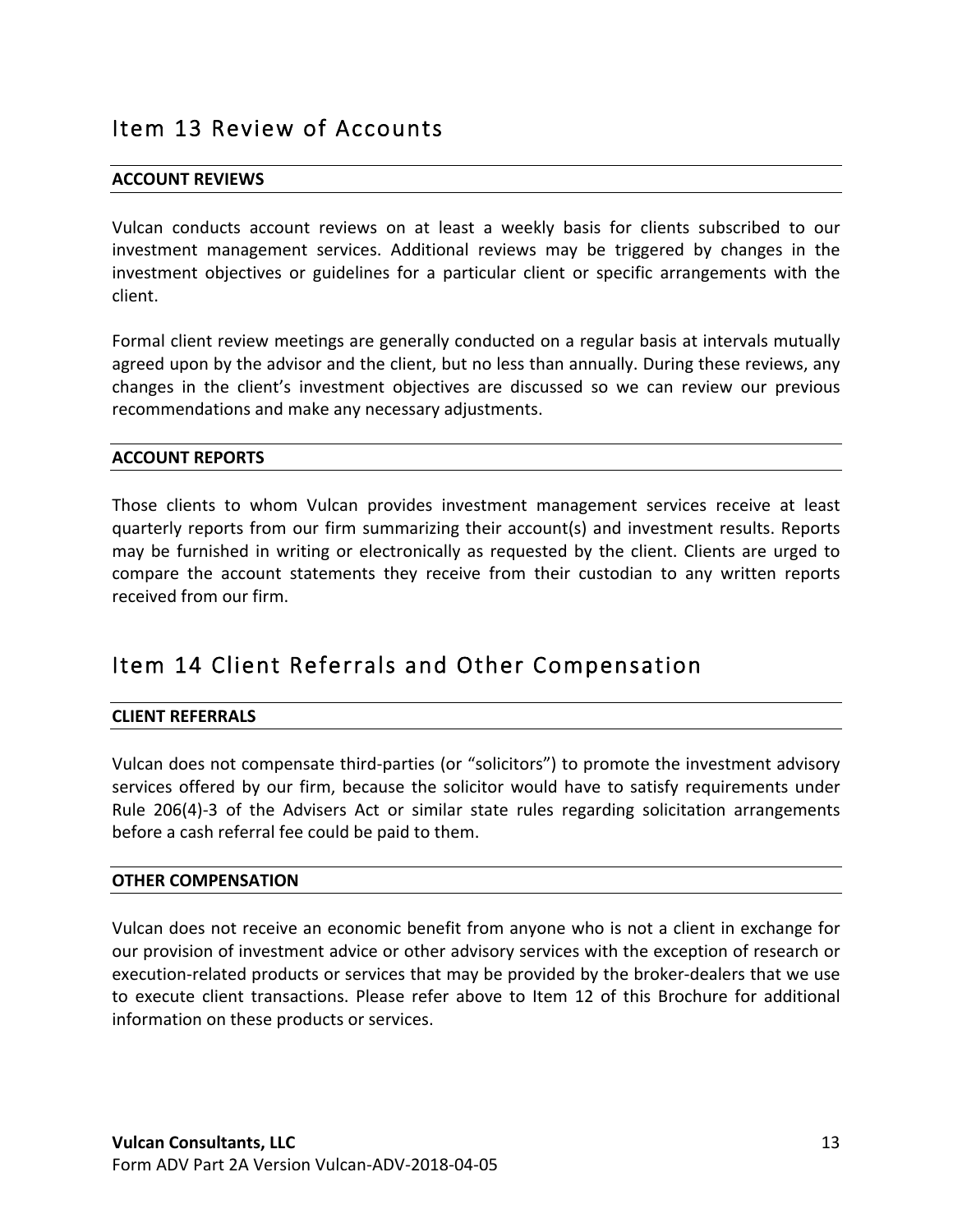## Item 15 Custody

### **CUSTODY OF CLIENT FUNDS AND SECURITIES**

Royal Bank of Canada, LLC is the qualified custodian and maintains custody of client funds in separate brokerage account(s) for each client under the client's name. Vulcan personnel may assist the client in preparing paperwork to open a new brokerage account at Custodian, but only the client is permitted to authorize, by their signature, the opening of the account. Custodian sends an account-opening letter to each client at their physical mailing address after the account is approved.

Clients can access daily, monthly and annual account statements as well as daily trade confirmations through a password protected portion of Custodian' website. Clients should also expect to receive quarterly account summaries from the qualified custodian by first-class mail. Clients should carefully review the account statements and summaries received from the qualified custodian(s) and compare such official custodial statements to any account reports provided by Vulcan. Any client that does not receive an account statement or summary from the qualified custodian should call our firm immediately so that we can arrange to have another statement sent by the custodian.

Clients can also access information concerning their account(s) and access (and generally change) the settings for their brokerage account online on the Custodian website at www.interactivebrokers.com. 

## Item 16 Investment Discretion

## **DISCRETIONARY AUTHORITY**

Vulcan manages client securities portfolios on a discretionary basis. Vulcan is granted limited discretionary authority in writing by the client at the outset of the advisory relationship. This limited discretionary authorization gives Vulcan the authority to manage the client's investment assets at our firm's sole discretion and without consulting with the client in advance, subject to the investment objectives, guidelines and restrictions set by the client. This authorization will remain in full force and effect until we receive a written termination notice of the Engagement Agreement from the client.

## Item 17 Voting Client Securities

### **AUTHORITY TO VOTE CLIENT PROXIES**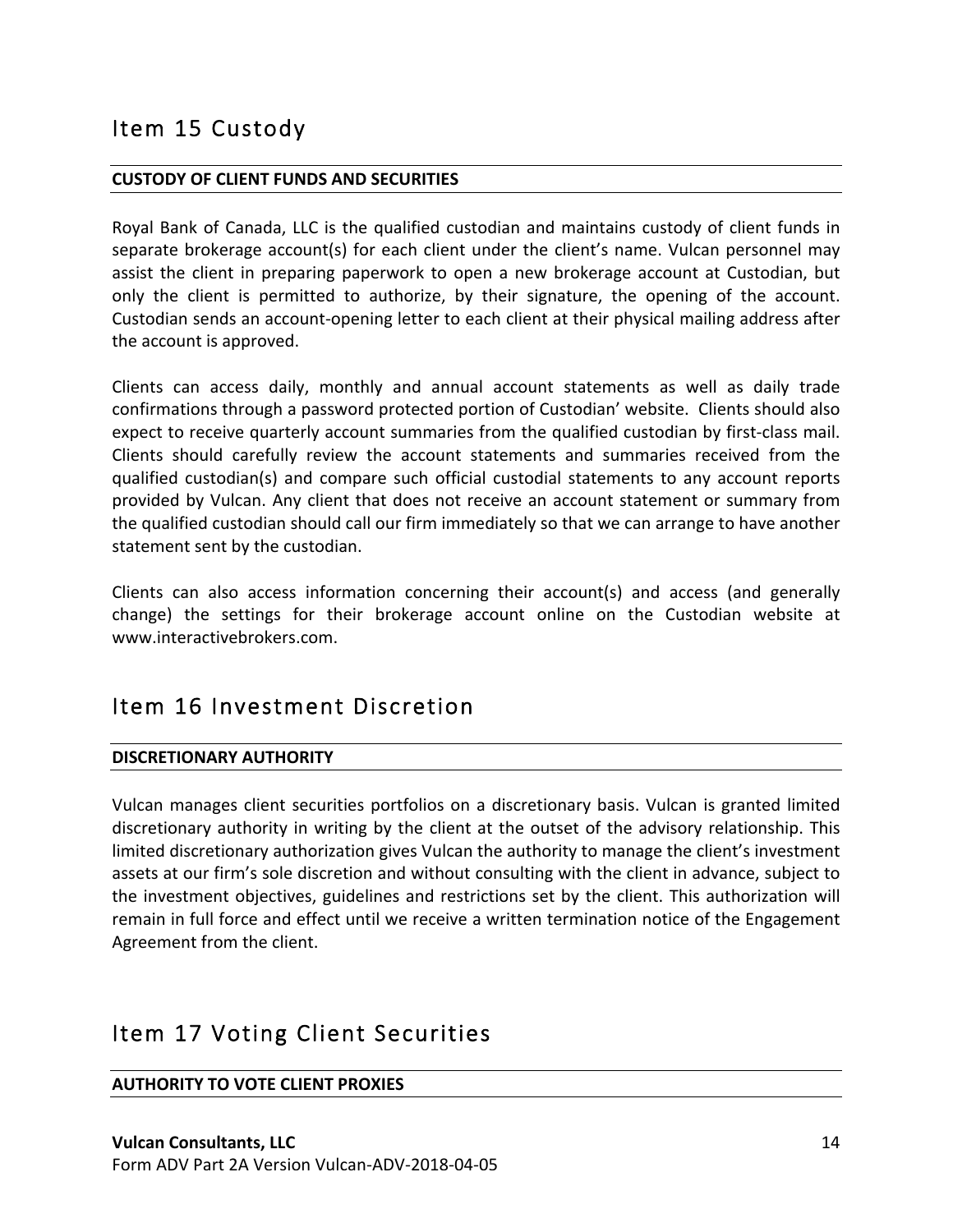Vulcan does not accept authority from clients with respect to voting of proxies solicited by, or with respect to, the issuers of any securities held in client portfolios. The qualified custodian holding clients' assets will send all such proxy documents it receives to the client so that the client may take whatever action the client deems appropriate. Vulcan does not offer clients any consulting assistance regarding proxy issues.

# Item 18 Financial Information

## **REQUIRED DISCLOSURES**

As previously discussed in this brochure, Vulcan may accept limited discretionary authority when providing investment management services if agreed upon in writing with the client. Vulcan does not require clients to prepay more than \$500 in fees six months or more in advance.

Vulcan has no financial commitments that would impair our firm's ability to meet our contractual and fiduciary commitments to our clients, and has not been the subject of a bankruptcy proceeding.

## Item 19 Requirements for State-Registered Advisers

| <b>EXECUTIVE OFFICERS AND MANAGEMENT PERSONS</b> |                                                                                                                                                                                                                                                                     |  |
|--------------------------------------------------|---------------------------------------------------------------------------------------------------------------------------------------------------------------------------------------------------------------------------------------------------------------------|--|
| Name:                                            | Kenton Vern McCarthy                                                                                                                                                                                                                                                |  |
| Year of Birth:                                   | 1959                                                                                                                                                                                                                                                                |  |
| <b>Education:</b>                                | Masters in Business Administration; 2014<br>Arizona State University                                                                                                                                                                                                |  |
| <b>Experience:</b>                               | <b>Adjunct Professor and Honors Faculty</b><br>W.P. Carey School of Business, Arizona State University<br>2016 - present                                                                                                                                            |  |
|                                                  | Director<br>Stone and Youngberg<br>2004-2014<br>Launched and drove the exponential growth and brand elevation of the<br>firm's first brokerage business outside of California, conceiving and<br>implementing strategies that propelled it from obscurity to market |  |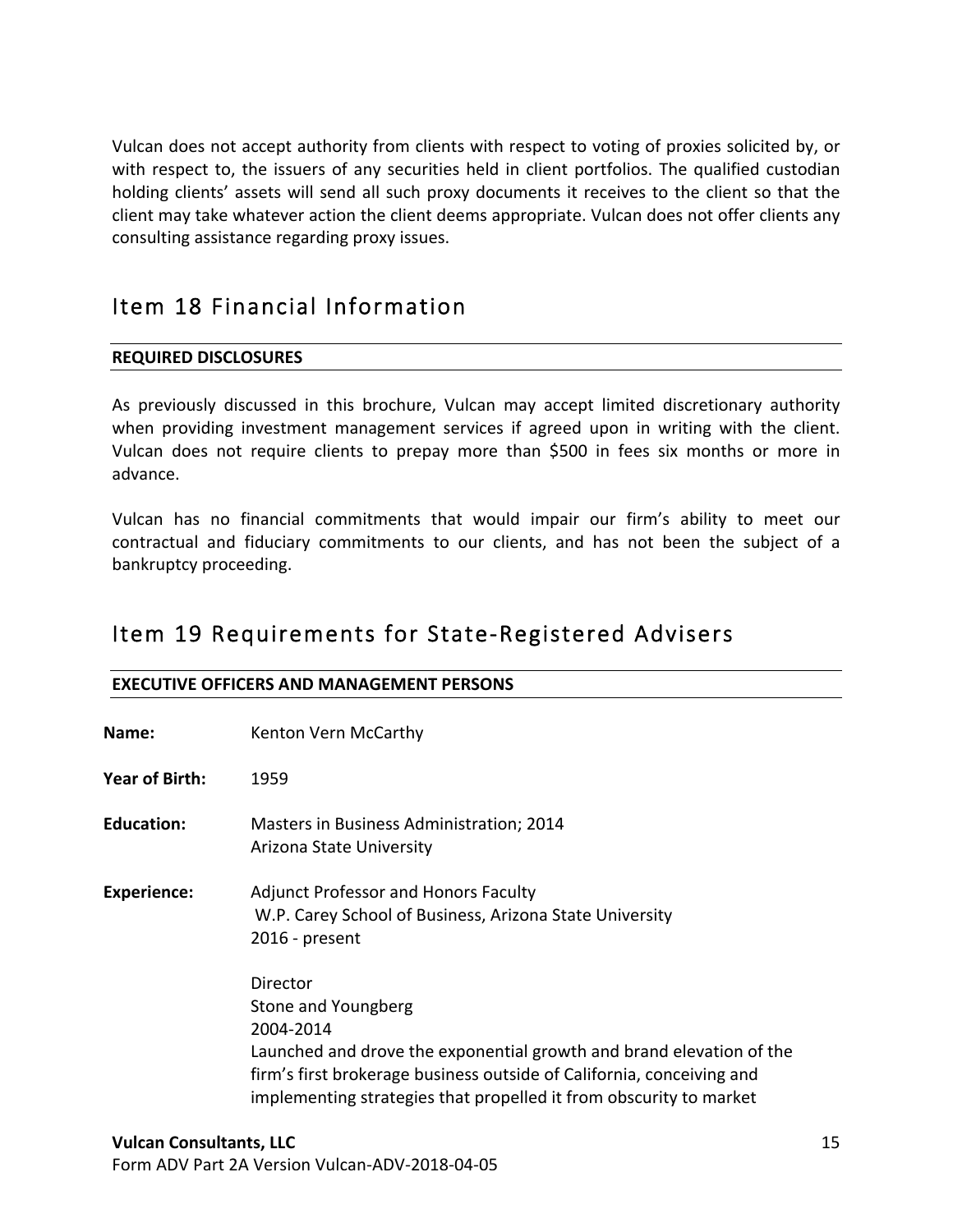leadership in institutional fixed income sales and portfolio management. Sustained 10+ years of increased market share, ROI, AUM and gross revenue production by leading transformation from a simplistic transaction model to a client-focused holistic solution-providing model. Resulted in firm's profitable sale to a national leader.

- Educated government finance officers to instill comfort and confidence with both fiduciary risk and additional risk involved by providing investment advisory services in close partnership.
- Consistently increased individual revenue contribution 20+% per annum for 12 years.
- Boosted firm's national visibility as invited lecturer on government fixed income portfolio management to over 120 municipal finance officials at the Government Finance Officers Association (GFOA) and Western Association of College and Universities Business Officers (WACUBO) national convention.
- Generated millions in revenues by providing detailed and complex dynamic portfolio analytics (Bloomberg, Bond Edge, The Yield Book), asset allocation and hedging strategies that enabled legacy bank clients to secure FDIC peer rankings as high-performance banks.
- Managed and supervised (OSJ) local office of brokers, devising and orchestrating new strategies to secure larger clients, offer an enhanced suite of product classes and grow both trade volume and revenue per trade.
- Hired, coached and nurtured intern, now a successful institutional trader in New York

### **OUTSIDE BUSINESS ACTIVITIES**

Please refer to Item 10 of this Brochure for more information.

#### **PERFORMANCE-BASED FEES**

Please refer to Item 6 of this Brochure for more information. Performance-based fees may create an incentive for an advisor to recommend investments that carry a higher degree of risk to the client.

### **LEGAL OR DISCIPLINARY EVENTS**

Neither Vulcan nor our management persons have been involved or been found liable in any arbitration claims alleging damages in excess of \$2,500 or been involved or been found liable in any civil, self-regulatory organization, or administration proceeding.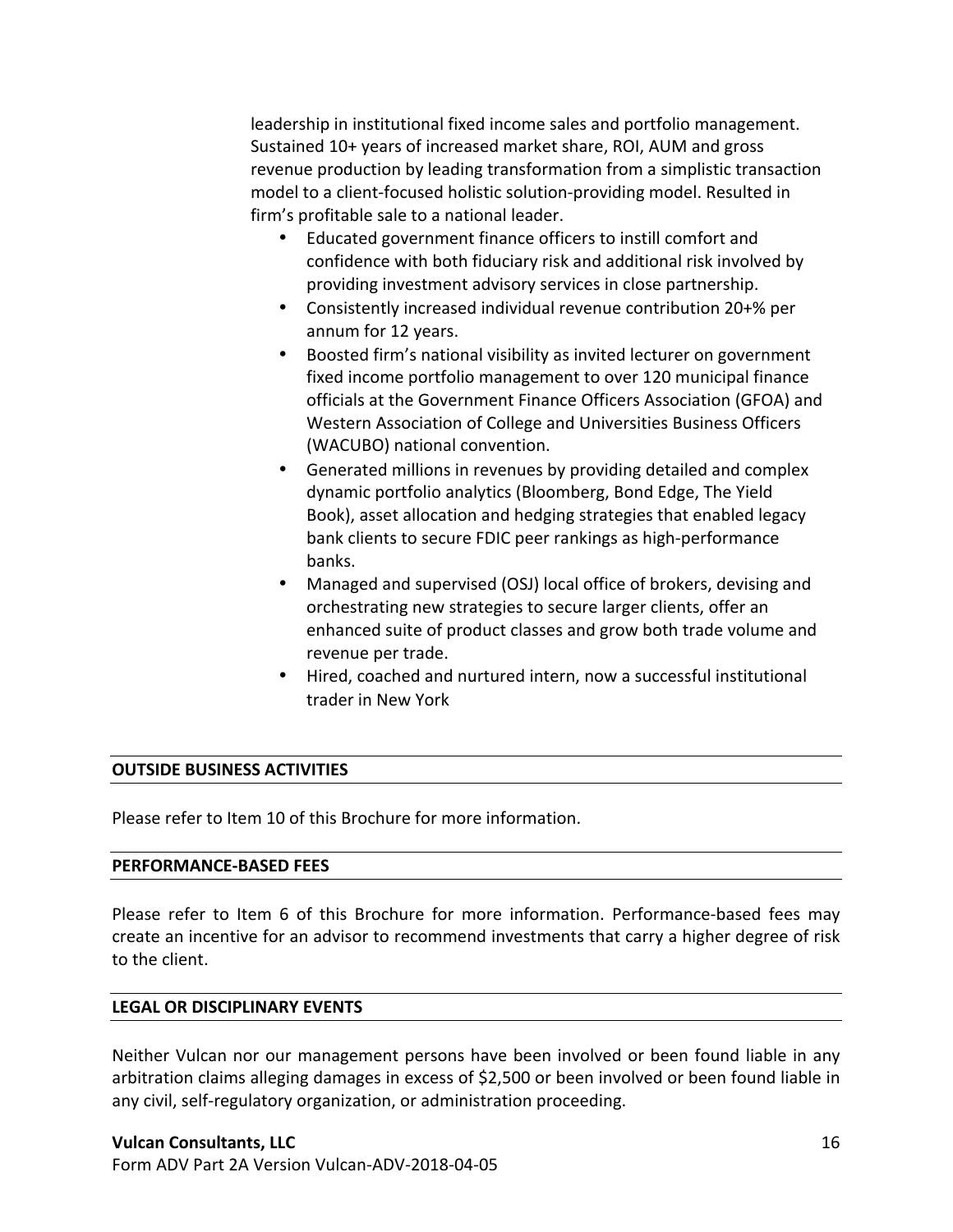### **ISSUERS OF SECURITIES**

Neither Vulcan nor our management persons have any relationships or arrangements with any issuers of securities.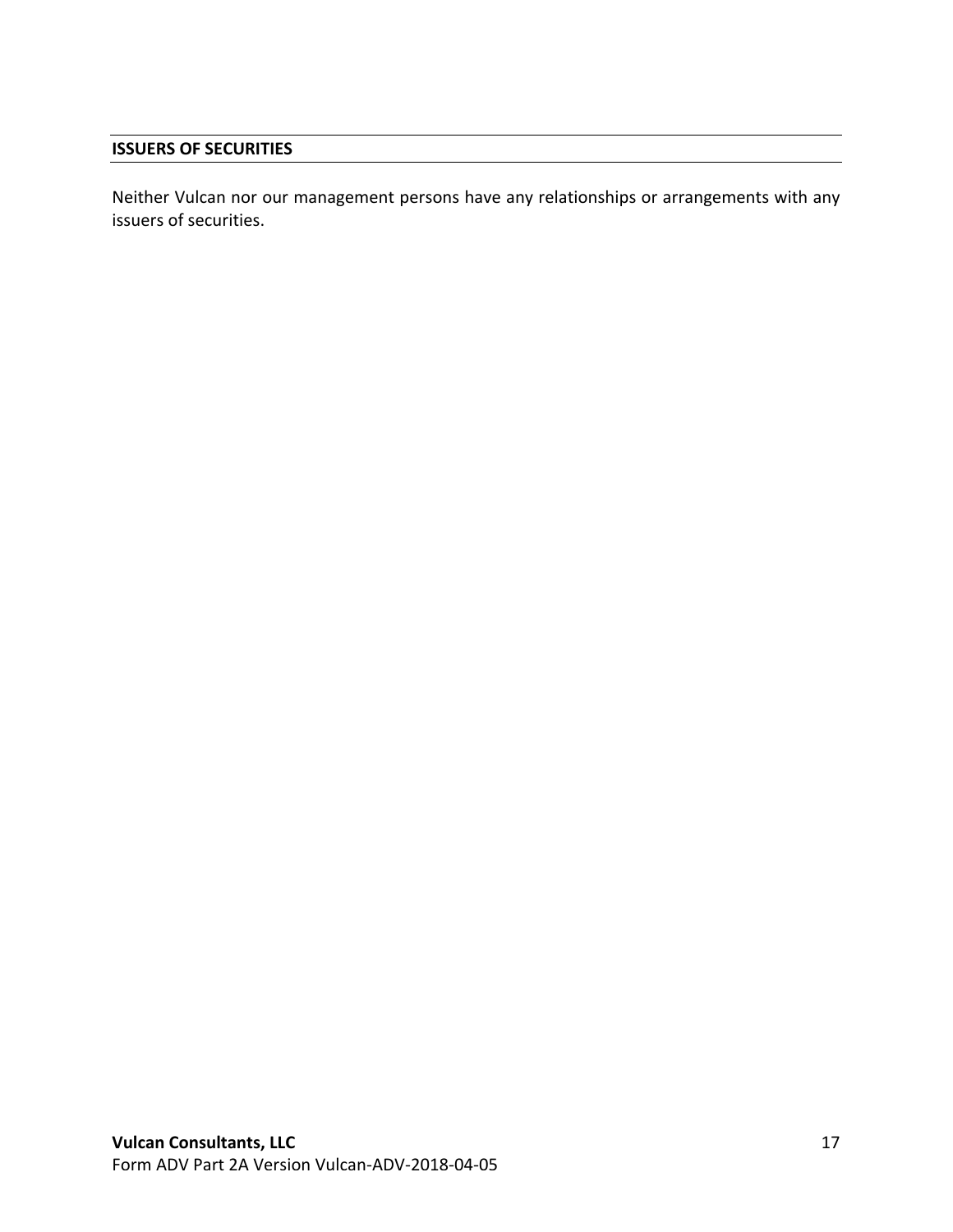# Form ADV Part 2B: Brochure Supplement

**Vulcan Consultants, LLC 13 Spur Circle Scottsdale, AZ, 85251**

**www.vulcanconsultants.com**

This brochure supplement provides information about our supervised persons that supplements the Vulcan Consultants, LLC brochure. You should have received a copy of that brochure. Please contact our firm if you did not receive Vulcan Consultants, LLC's brochure or if you have any questions about the contents of this supplement.

Additional information about the supervised persons mentioned in this brochure supplement is available on the SEC's website at www.adviserinfo.sec.gov.

Effective Date: April 5, 2018

### **SUPERVISED PERSONS: Kenton Vern McCarthy**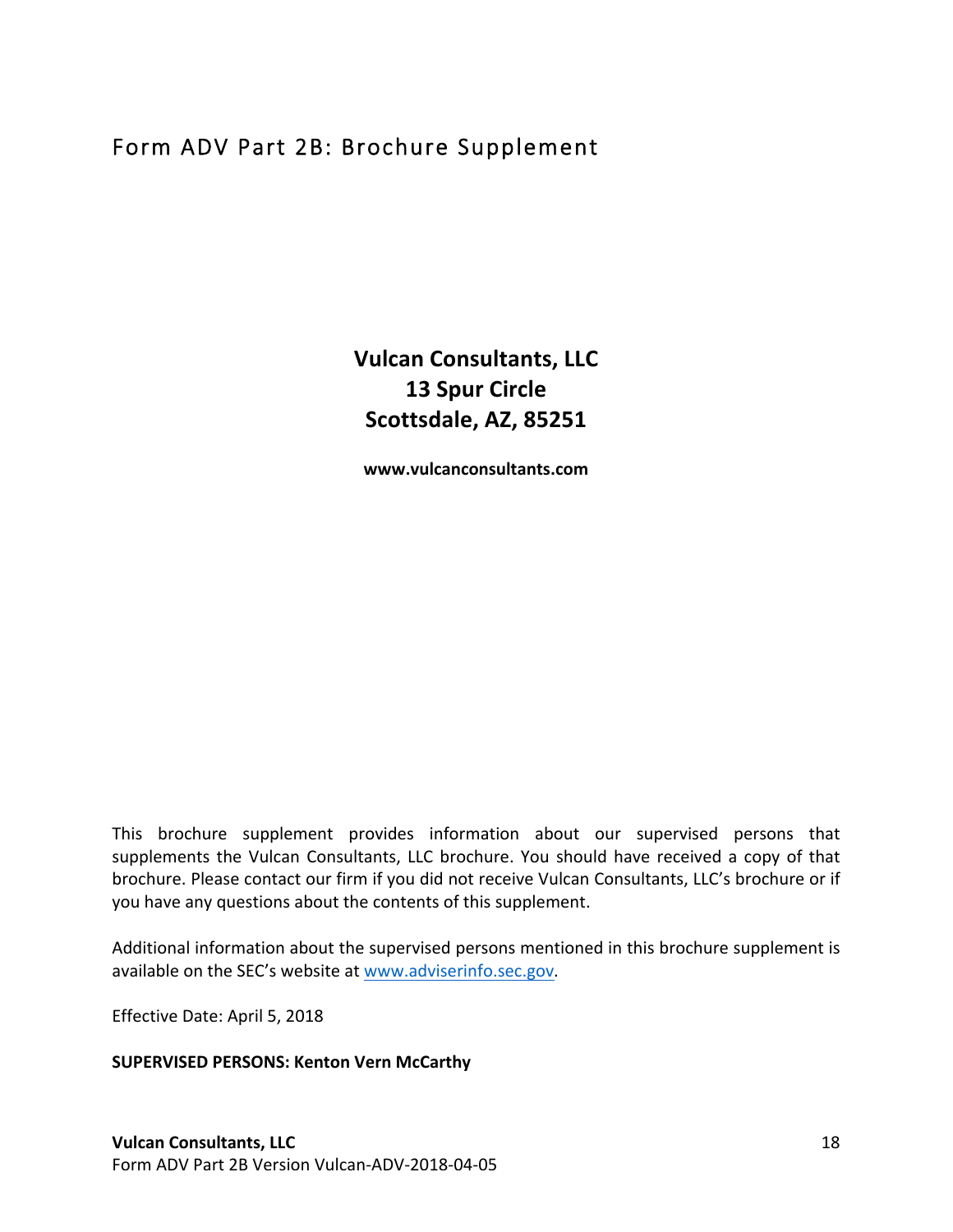### **EDUCATIONAL BACKGROUND AND BUSINESS EXPERIENCE**

| Name:                 | Kenton Vern McCarthy                                                                                                                                                                                                                                                                                                                                                                                                                                                                                                                                                                                                                                                                                                                                                                                                                                                                                                                                                                                                                                                                                                                                                                                                                                                                                                                                                                                                                                                                                                                                                                                                                                                                                                                                                              |
|-----------------------|-----------------------------------------------------------------------------------------------------------------------------------------------------------------------------------------------------------------------------------------------------------------------------------------------------------------------------------------------------------------------------------------------------------------------------------------------------------------------------------------------------------------------------------------------------------------------------------------------------------------------------------------------------------------------------------------------------------------------------------------------------------------------------------------------------------------------------------------------------------------------------------------------------------------------------------------------------------------------------------------------------------------------------------------------------------------------------------------------------------------------------------------------------------------------------------------------------------------------------------------------------------------------------------------------------------------------------------------------------------------------------------------------------------------------------------------------------------------------------------------------------------------------------------------------------------------------------------------------------------------------------------------------------------------------------------------------------------------------------------------------------------------------------------|
| <b>Year of Birth:</b> | 1959                                                                                                                                                                                                                                                                                                                                                                                                                                                                                                                                                                                                                                                                                                                                                                                                                                                                                                                                                                                                                                                                                                                                                                                                                                                                                                                                                                                                                                                                                                                                                                                                                                                                                                                                                                              |
| <b>Education:</b>     | Masters in Business Administration; 2014<br>Arizona State University                                                                                                                                                                                                                                                                                                                                                                                                                                                                                                                                                                                                                                                                                                                                                                                                                                                                                                                                                                                                                                                                                                                                                                                                                                                                                                                                                                                                                                                                                                                                                                                                                                                                                                              |
| <b>Experience:</b>    | <b>Adjunct Professor and Honors Faculty</b><br>W.P. Carey School of Business, Arizona State University<br>2016 - present                                                                                                                                                                                                                                                                                                                                                                                                                                                                                                                                                                                                                                                                                                                                                                                                                                                                                                                                                                                                                                                                                                                                                                                                                                                                                                                                                                                                                                                                                                                                                                                                                                                          |
|                       | Director<br>Stone and Youngberg<br>2004-2014<br>Launched and drove the exponential growth and brand elevation of the<br>firm's first brokerage business outside of California, conceiving and<br>implementing strategies that propelled it from obscurity to market<br>leadership in institutional fixed income sales and portfolio management.<br>Sustained 10+ years of increased market share, ROI, AUM and gross<br>revenue production by leading transformation from a simplistic transaction<br>model to a client-focused holistic solution-providing model. Resulted in<br>firm's profitable sale to a national leader.<br>Educated government finance officers to instill comfort and<br>٠<br>confidence with both fiduciary risk and additional risk involved by<br>providing investment advisory services in close partnership.<br>Consistently increased individual revenue contribution 20+% per<br>٠<br>annum for 12 years.<br>Boosted firm's national visibility as invited lecturer on government<br>٠<br>fixed income portfolio management to over 120 municipal finance<br>officials at the Government Finance Officers Association (GFOA) and<br>Western Association of College and Universities Business Officers<br>(WACUBO) national convention.<br>Generated millions in revenues by providing detailed and complex<br>٠<br>dynamic portfolio analytics (Bloomberg, Bond Edge, The Yield<br>Book), asset allocation and hedging strategies that enabled legacy<br>bank clients to secure FDIC peer rankings as high-performance<br>banks.<br>Managed and supervised (OSJ) local office of brokers, devising and<br>٠<br>orchestrating new strategies to secure larger clients, offer an<br>enhanced suite of product classes and grow both trade volume and |